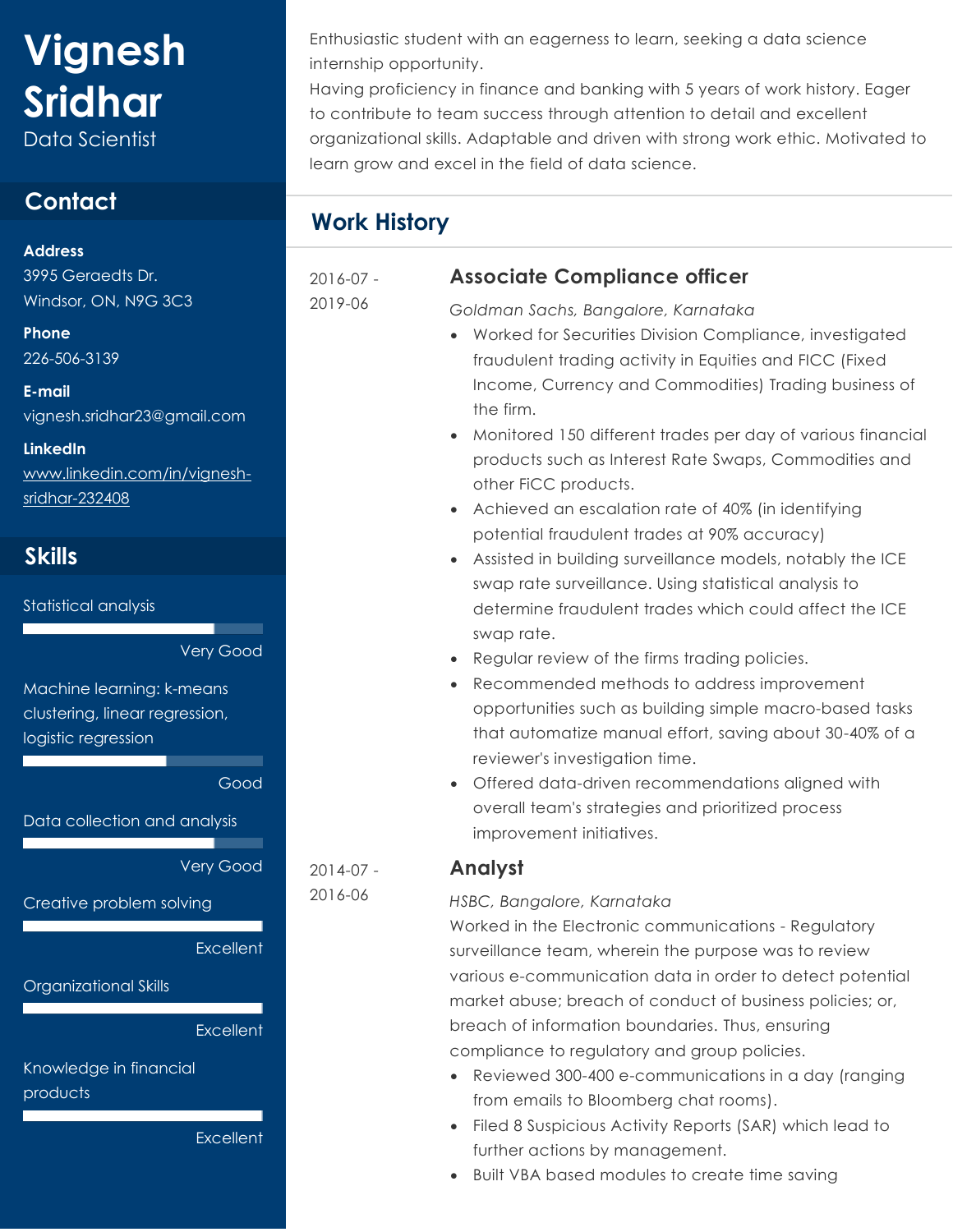

applications to training programs.

• Performed yearly reviews of bank policies and procedures to evaluate compliance with regulatory requirements and standards.

#### **Intern**

*Bader Al-Mulla Exchange Co. Kuwait-Western Union, Kuwait City, Kuwait*

- Interned with the nation's largest money exchange firm.
- Underwent 100+ hours of training in certain departments in the company's back-office.
- Worked in the treasury department for 50% of the time, to understand the role of maintaining adequate financial liquidity in order to serve customers.
- Spent significant time in the Customer Relations department, attended 10-15 customer calls and cold called potential clients.
- Provided administrative support such as filing documents, copying paperwork and reviewing accuracy of certain documents to the accounts payable department.

## **Education**

2011-04 - 2011-05

| $2019-09 -$<br>Current | <b>Graduate Certificate: Data Science and</b><br><b>Analytics</b>                                                                  |
|------------------------|------------------------------------------------------------------------------------------------------------------------------------|
|                        | St. Clair College - Windsor, Ontario, Canada<br>Current GPA: 3.56                                                                  |
| $2012 - 06 -$          | <b>MBA: Finance</b>                                                                                                                |
| 2014-04                | Sri Sathya Sai Institute of Higher Learning - Anantapur,<br>Andhra Pradesh, India<br>• Graduated with 6.6 GPA                      |
| $2009 - 06 -$          | <b>B.A Economics (Hons.): Economics</b>                                                                                            |
| 2012-04                | Sri Sathya Sai Institute of Higher Learning - Anantapur,<br>Andhra Pradesh, India<br>Graduated with 4.26 out of 5 GPA<br>$\bullet$ |

## **Accomplishments**

- Published a paper on 'The Investment Behaviour Of India's Corporate Sector Under The New Economic Policy Regime'. In the Gavesana Journal of Management. *(Sridhar, Vignesh and G.Raju, Raghavendra. 2014)*
- HSBC 'Rising Star' award (2015); and HSBC India Employee of the Quarter (Q4,2015)